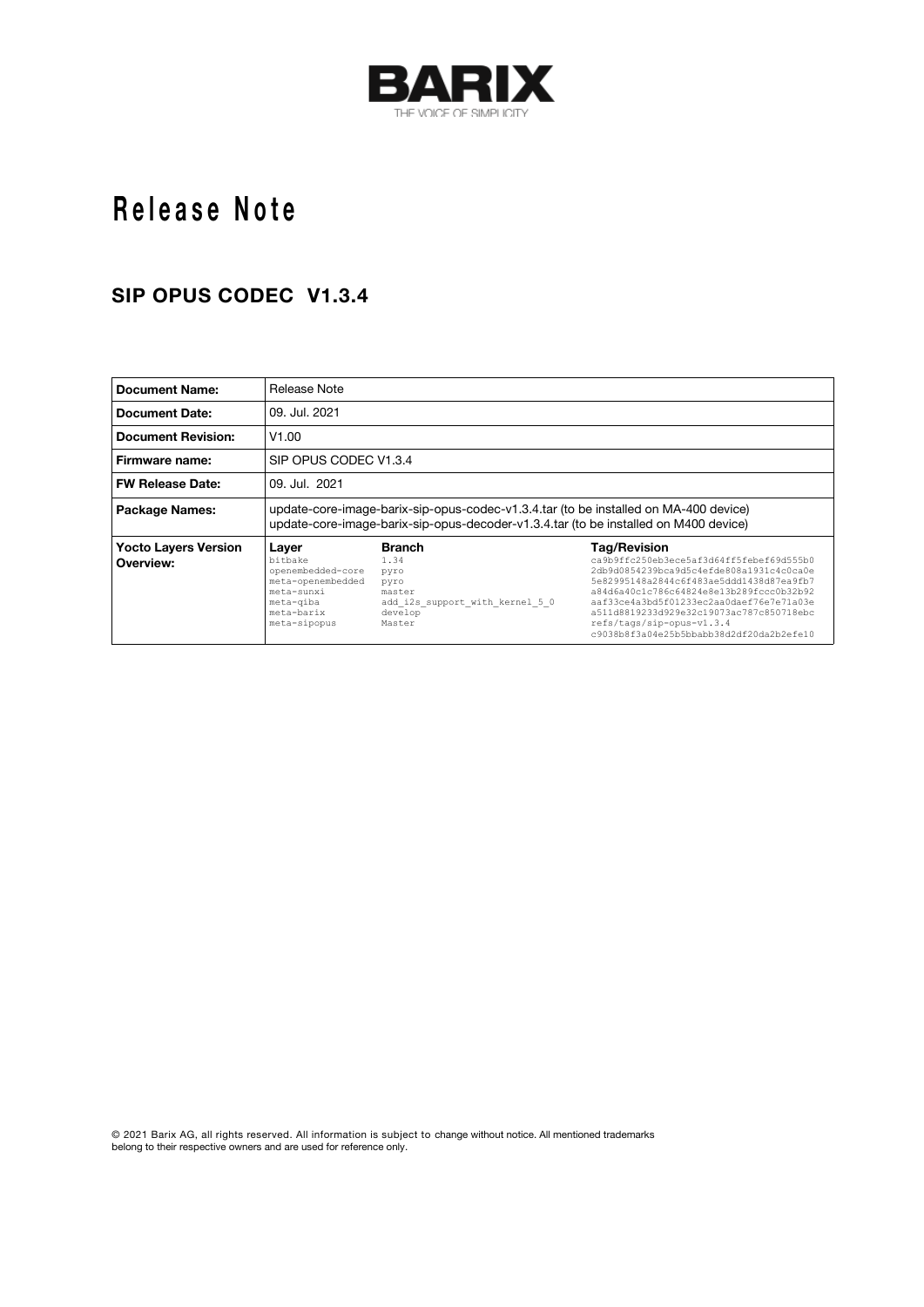This firmware is fully supported on the following Barix devices:

- MA400 (full duplex mono SIP CODEC)
- M400 (SIP OPUS Decoder/Encoder)

The FW has been tested and proven to work with the following USB Audio devices:

| <b>Device Name</b>                   | <b>Description</b>                               | <b>Manufacturer</b> | Audio In/Out | <b>USB ID</b> |
|--------------------------------------|--------------------------------------------------|---------------------|--------------|---------------|
| <b>USB PnP Sound Device</b>          | Low end USB Gooseneck<br>microphone              | C-Media Electronics | Input only   | 0d8c:013c     |
| <b>USB PnP Sound Device</b>          | Low end miniature USB<br>Mic plug                | C-Media Electronics | Input only   | 0d8c:013c     |
| Samson Q2U Microphone                | High quality microphone<br>with headphone output | Samson Technologies | In/Out       | 17a0:0304     |
| Audio-Technica ATR USB<br>microphone | High quality microphone<br>with headphone output | Audio-Technica      | In/Out       | 0909:001b     |

Other USB mics will most probably work, but is not guaranteed.

### **2 Fixed Bugs**

The following bugs have been implemented compared to the previously released V1.3.3:

- SSIPOPUS-27: Some streaming URLs get replicated in Simple Player webUI
- SSIPOPUS-30: Wrong remote caller info displayed
- Fixed Track IDs with long text to be displayed properly in Simple Player home page

## **3 New Features and Improvements**

The following new features have been implemented compared to the previously released V1.3.3:

- SSIPOPUS-19: Call at boot and automatic re-calling at call drop
- SSIPOPOS-22: Change License Download URL
- SSIPOPUS-23: Adding beep tone on call answer
- SSIPOPUS-29: Add license check for the SIP OPUS FW
- Caller ID text scroll left when it does not fit in the display box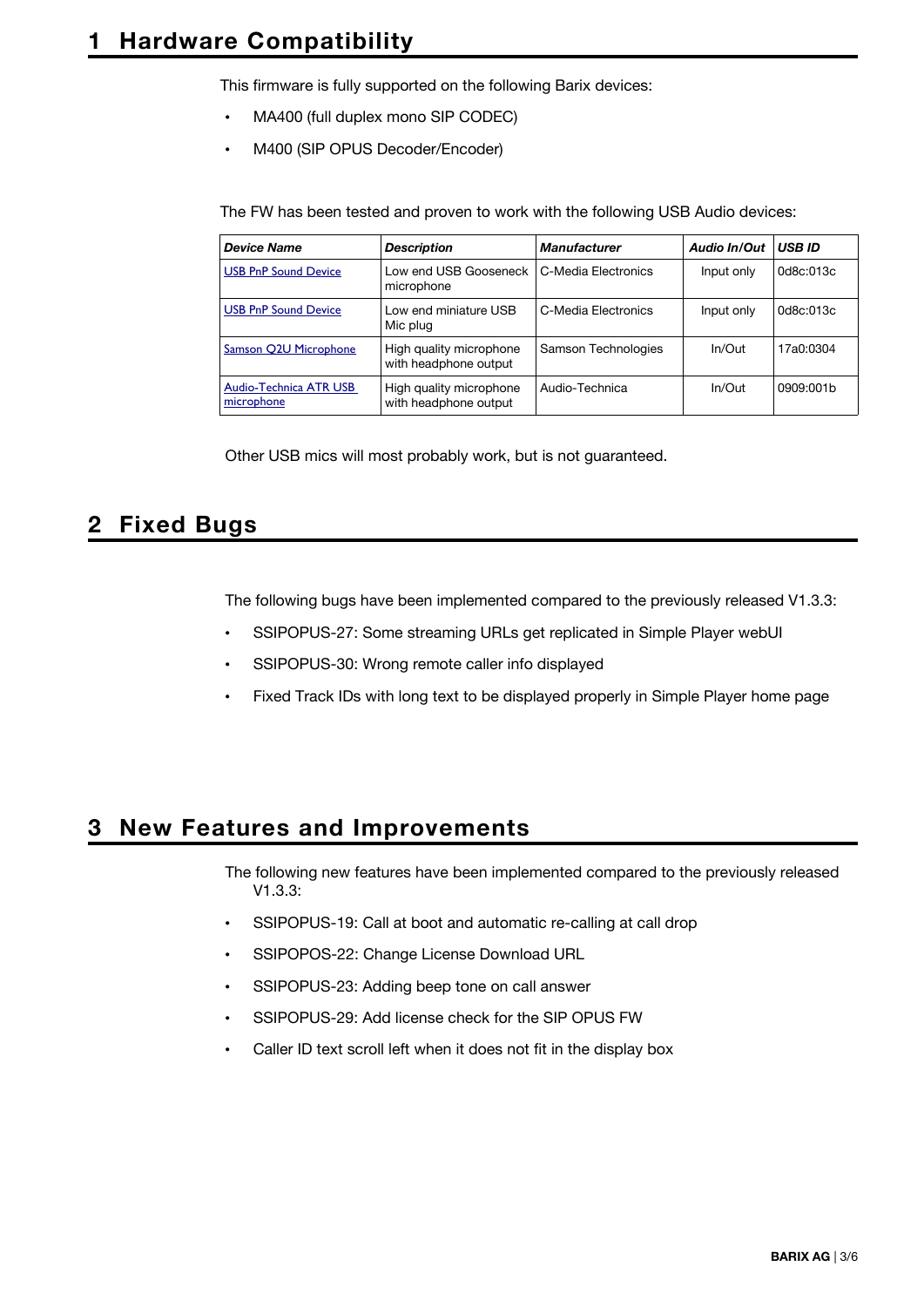- 1. *IMPORTANT!* If the FW is installed on top of previous version prior to 1.3.3, a reset to factory defaults is required in order to add the proper USB audio configuration.
- 2. The FW exports to the webUI only the input or output controls, that have volume control (ex. Speaker with listed volume values in dB or %, or Microphone with listed preamp values). Switch control elements (ex. Speaker mute, or microphone boost on/off switches) are not exported.
- 3. Some USB audio controls might be wrongly detected, and the device might misbehave. In addition, you may have an information dialog box popping up when loading the Advanced Settings page. If this is the case, please remove the USB sound card, reboot the device, and try another USB sound card/mic.
- 4. Reload the Advanced Settings configuration page after plugging the USB sound card, and check if it is listed in the Audio Input/Output selection drop-down list. If it is the first time you use this USB device, please do save the settings by clicking on the "Apply" button to save the configuration settings of the detected USB controls.
- 5. If you unplug the device, the settings remain stored, and will be reused the next time you plug this device again.
- 6. The stored setting will be lost after factory defaults, or overwritten if you plug another USB audio device.
- 7. Some USB devices with broken driver may make the device hang. In this case remove the USB card, and reboot the device.
- 8. The device may misbehave if you plug USB sound cards with the same name.

## **5 Release generating details [1](#page-2-0)**

#### **5.1 GIT release tag**

Use the following tag to get the sip-opus-codec.xml manifest file:

```
sip-opus-codec-v1.3.4
```
Example:

```
repo init -u https://user name@path.to/yocto.xml.files.git -b
refs/tags/sip-opus-codec-v1.3.4 -m sip-opus-codec.xml
```
repo sync

Replace the user name and the path to the GIT repository with the correct ones.

#### **5.2 Compile commands:**

Run the following command from the oe-core folder:

bitbake -f core-image-barix-sip-opus-codec bitbake -f core-image-barix-sip-opus-decoder

This will generate the corresponding rootfs images. After that run the commands to create

<span id="page-2-0"></span>1 This information is intended for BARIX developers only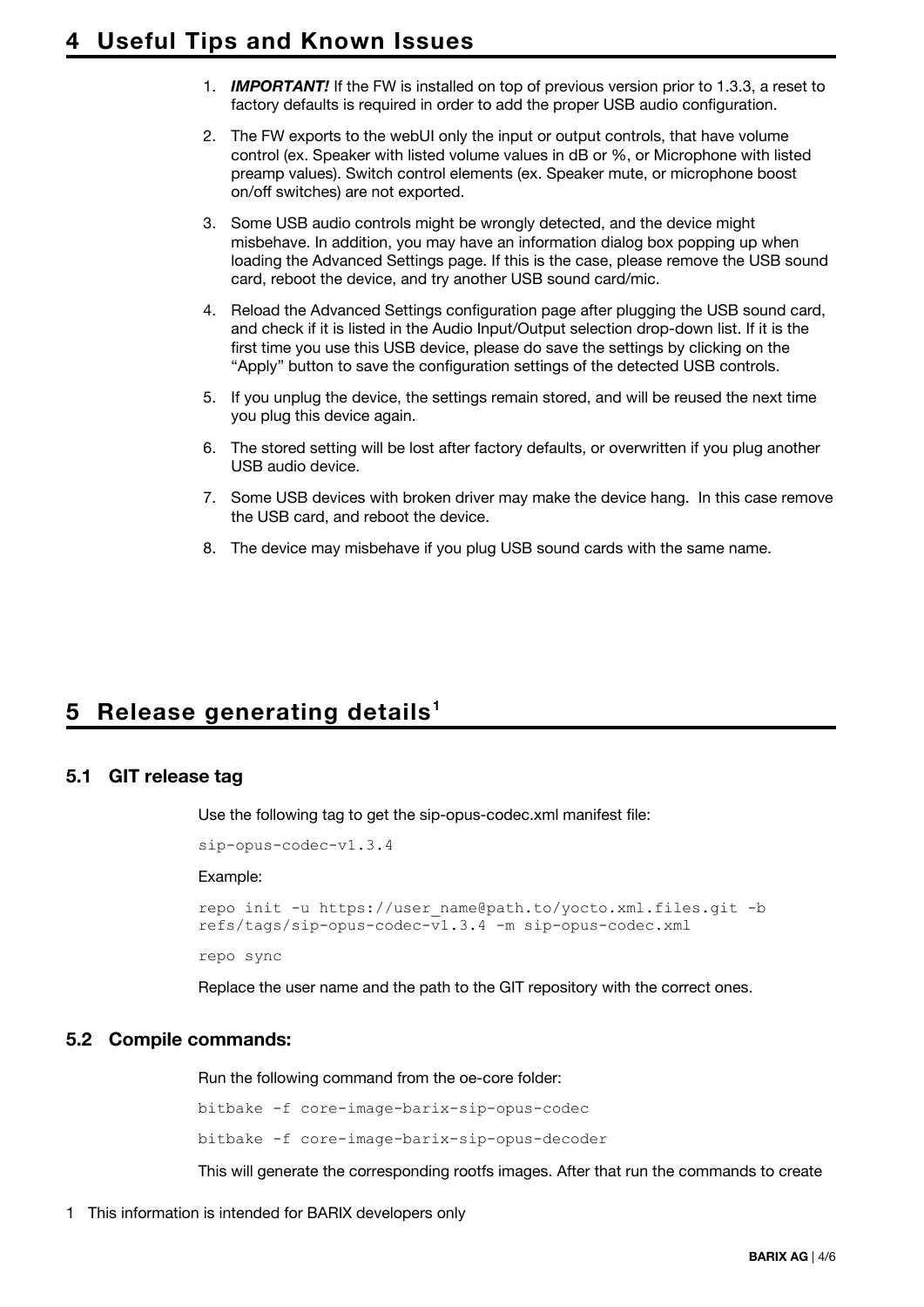# **6 Legal Information**

© 2021 Barix AG, Zurich, Switzerland.

All rights reserved.

All information is subject to change without notice.

All mentioned trademarks belong to their respective owners and are used for reference only.

Barix and SIP OPUS CODEC are trademarks of Barix AG, Switzerland and are registered in certain countries.

For information about our devices and the latest version of this manual please visit [www.barix.com](http://www.barix.com/)

Barix AG Ringstrasse 15a 8600 Dübendorf SWITZERLAND

T +41 43 433 22 11 F +41 44 274 28 49